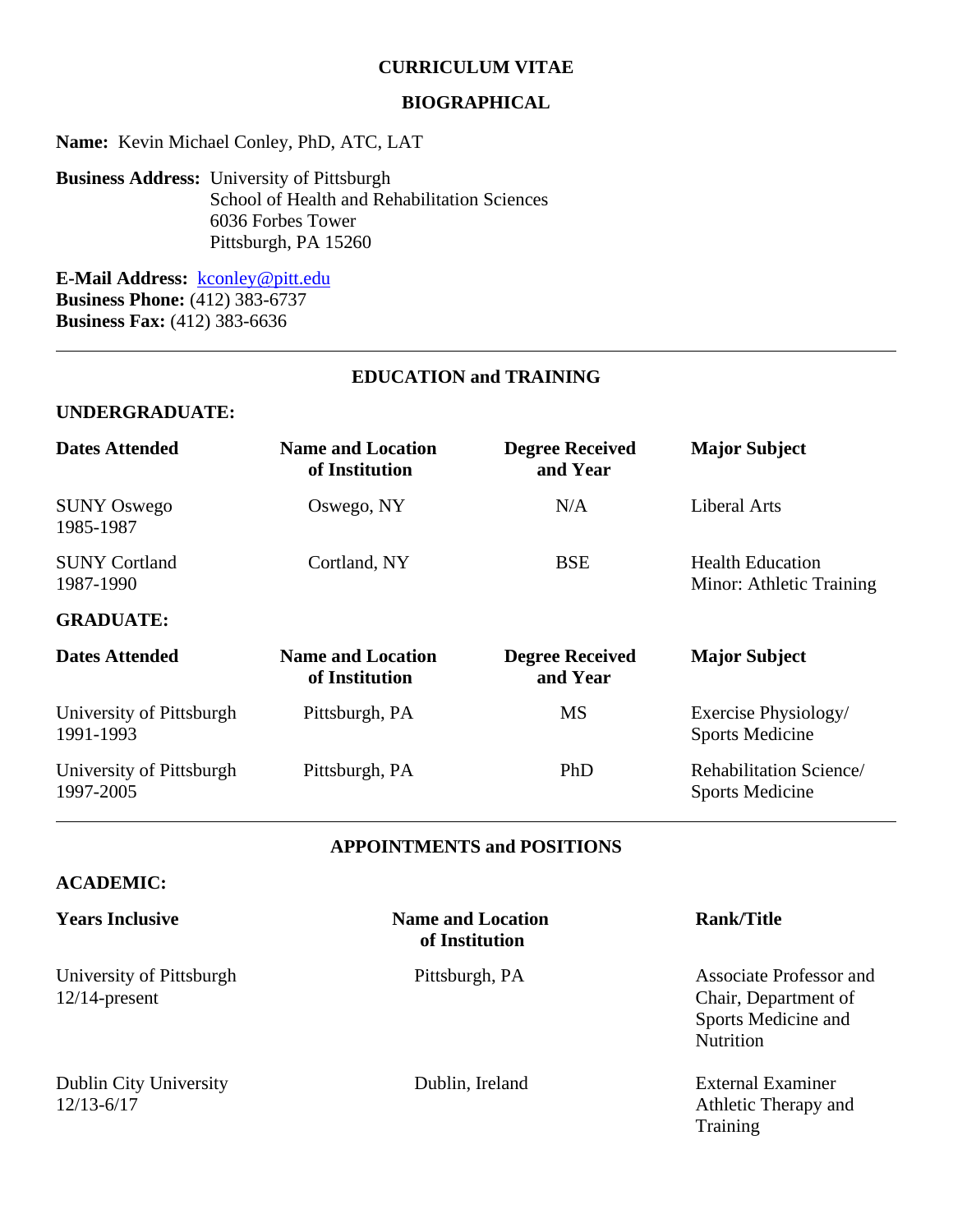| University of Pittsburgh<br>$7/13$ -present | Pittsburgh, PA                             | <b>Associate Dean for</b><br><b>Undergraduate Studies</b>                              |
|---------------------------------------------|--------------------------------------------|----------------------------------------------------------------------------------------|
| University of Pittsburgh<br>$7/13$ -present | Pittsburgh, PA                             | Associate Professor/<br>Program Director, Athletic<br><b>Training Education</b>        |
| University of Pittsburgh<br>$8/08 - 7/13$   | Pittsburgh, PA                             | <b>Assistant Dean for</b><br><b>Undergraduate Studies</b>                              |
| University of Pittsburgh<br>$8/05 - 7/13$   | Pittsburgh, PA                             | <b>Assistant Professor/</b><br>Program Director, Athletic<br><b>Training Education</b> |
| University of Pittsburgh<br>$7/05$ -present | Pittsburgh, PA                             | Vice Chair, Department of<br>Sports Medicine and<br>Nutrition                          |
| University of Pittsburgh<br>$8/05 - 5/06$   | Pittsburgh, PA                             | Interim Assistant Dean for<br><b>Undergraduate Programs</b>                            |
| University of Pittsburgh<br>8/99-8/05       | Pittsburgh, PA                             | Instructor/<br>Program Director, Athletic<br><b>Training Education</b>                 |
| University of Pittsburgh<br>7/93-8/99       | Pittsburgh, PA                             | Clinical Instructor/<br><b>Athletic Trainer</b>                                        |
| <b>NON-ACADEMIC:</b>                        |                                            |                                                                                        |
| <b>Years Inclusive</b>                      | <b>Name and Location</b><br>of Institution | <b>Rank/Title</b>                                                                      |
| University of Pittsburgh<br>$7/93 - 4/00$   | Pittsburgh, PA                             | <b>Assistant Athletic Trainer</b>                                                      |
| University of Pittsburgh<br>$8/91 - 4/93$   | Pittsburgh, PA                             | <b>Graduate Assistant</b><br><b>Athletic Trainer</b>                                   |
| Cazenovia Central Schools<br>8/90-6/91      | Cazenovia, NY                              | <b>Athletic Trainer</b>                                                                |

# **CERTIFICATION and LICENSURE**

## **SPECIALTY CERTIFICATION:**

# **Certifying Board** Year

Certified Athletic Trainer 1991-present National Athletic Trainers' Association Board of Certification Certification Number: 019185038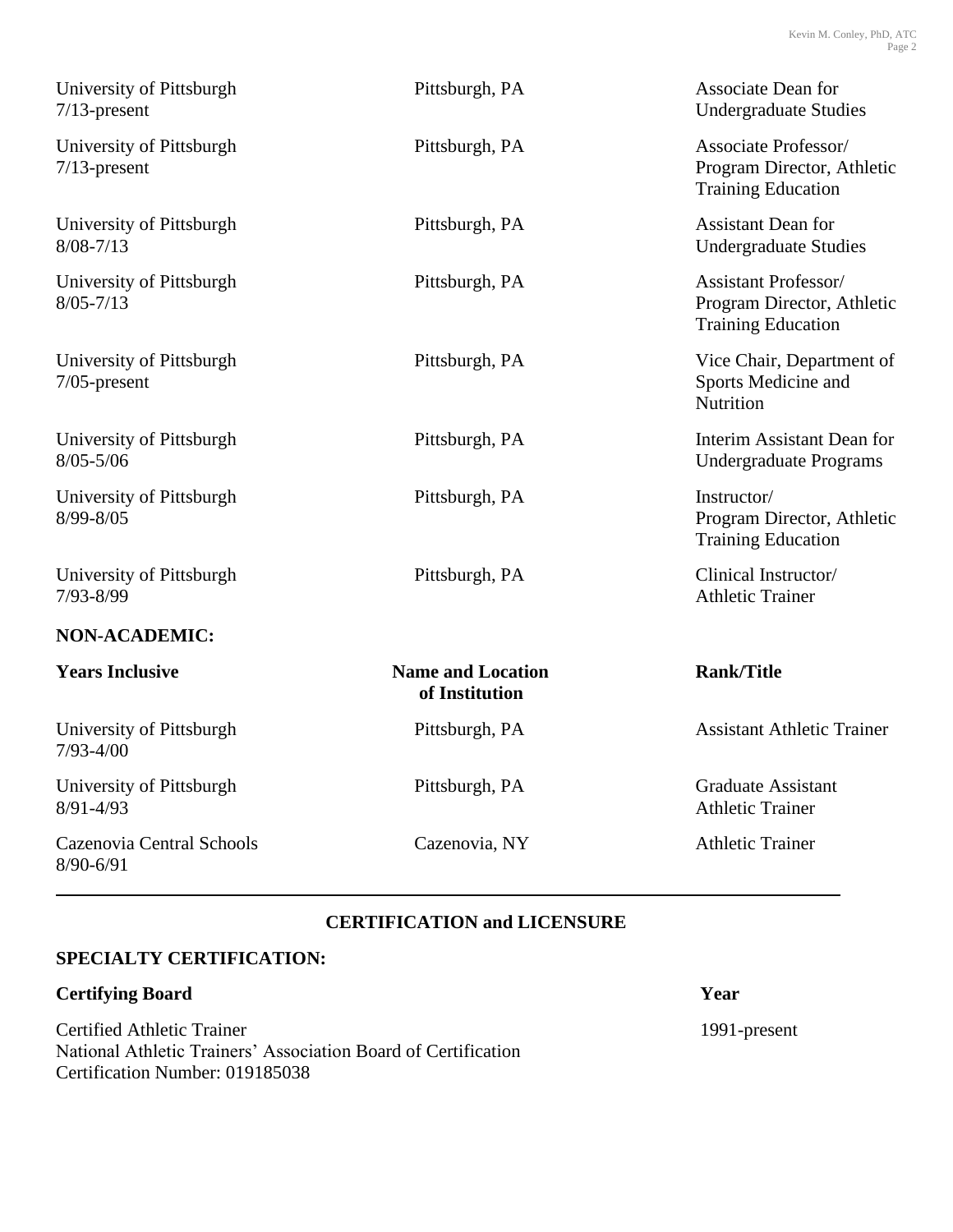## **MEDICAL or OTHER PROFESSIONAL LICENSURE:**

#### **Licensing Board/State Year**

Licensed Athletic Trainer 1994-present Pennsylvania State Board of Medicine License Number: RT001231A

## **MEMBERSHIPS in PROFESSIONAL and SCIENTIFIC SOCIETIES**

| <b>Organization</b>                                                  | Year         |
|----------------------------------------------------------------------|--------------|
| National Athletic Trainers' Association<br>Membership Number: 870503 | 1986-present |
| Eastern Athletic Trainers' Association                               | 1986-present |
| Pennsylvania Athletic Trainers' Society                              | 1991-present |

## **HONORS**

| <b>Title of Award</b>                                                                                                                       | Year      |
|---------------------------------------------------------------------------------------------------------------------------------------------|-----------|
| Selected to attend US Army War College National Security Conference                                                                         | 2016      |
| <b>Volunteer Excellence Award</b><br>University of Pittsburgh Alumni Association                                                            | 2013      |
| Provost's Advisory Council on Instructional Excellence (ACIE) Award -<br><b>Creating Clinical Competence through Interactive Technology</b> | 2009      |
| Dean's Distinguished Teaching Award<br>University of Pittsburgh School of Health and Rehabilitation Sciences                                | 2007      |
| <b>Outstanding Volunteer Leadership</b><br>Special Olympics Pennsylvania                                                                    | 2002      |
| Graduate Student Assistantship<br>University of Pittsburgh                                                                                  | 1991-1993 |
| National Athletic Trainers' Association Postgraduate Scholarship                                                                            | 1990      |
| Dr. Karel Horak Award for Outstanding Student in Athletic Training<br><b>SUNY Cortland</b>                                                  | 1990      |
| John L. Sciera Memorial Scholarship<br><b>SUNY Cortland</b>                                                                                 | 1989      |

#### **PUBLICATIONS**

## **Refereed Articles**

1. Schmitz JL, Whitehead PN, Darnell ME, Akins JS, Lovalekar M, **Conley KM**, Nagai T. Comparison and correlation of dynamic postural stability indices obtained during different dynamic landing tasks and with different footwear conditions. *Int J Innov Edu Res*. 2019; 7(2):10-21.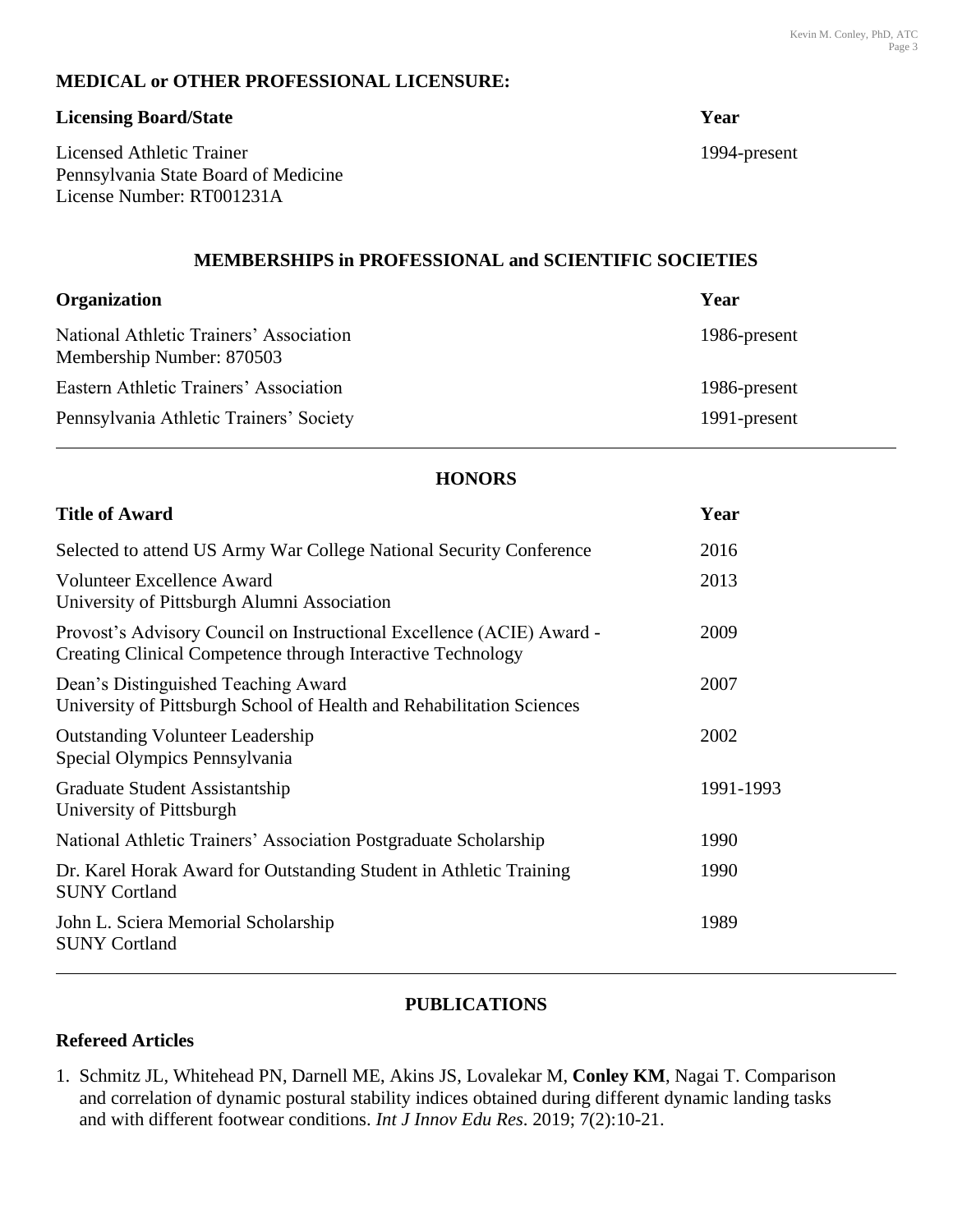- 2. **Conley KM**, Bolin DJ, Carek PJ, Konin JG, Neal TL, Violette D. National Athletic Trainers' Association position statement: pre-participation physical examinations and disqualifying conditions. *J Athl Train*. 2014; 49(1):102-120.
- 3. Myers JB, Oyama S, Wassinger CA, Ricci RD, Abt JP, **Conley KM**, Lephart SM. Reliability, precision, accuracy, and validity of posterior shoulder tightness assessment in overhead athletes. *Am J Sport Med*. 2007; 35(11): 1922-1930. Cited in PubMed; PMID 17609529.
- 4. Wassinger CA, Myers JB, Gatti JM, **Conley KM**, Lephart SM. Proprioception and throwing accuracy in the dominant shoulder after cryotherapy. *J Athl Train*. 2007; 42(1): 84-89. Cited in PubMed; PMID 17597948.

## **Book Chapters/Contributing Author**

- 1. Gorse KM, Feld F, Blanc RO, eds. *True Stories from the Athletic Training Room.* Thorofare,NJ: Slack Incorporated, 2017.
- 2. Gorse KM, Feld F, Blanc RO, eds. *Athletic Training Case Scenarios: Domain-Based Situations and Solutions*. Thorofare,NJ: Slack Incorporated, 2015.
- 3. Blanc RO, **Conley KM**, Inglis SC, Salesi KA, and White JB. The Athletic Trainer. Chapter in *Sports Injuries: Mechanisms, Prevention and Treatment*. Fu, FH and Stone DA, eds. Baltimore: Williams and Wilkins, 2000.

## **Proceedings**

- 1. Schmitz JL, Whitehead PN, Darnell ME, Akins JS, Lovalekar M, **Conley KM**, Nagai T. Comparison and correlation of dynamic postural stability indices obtained during different dynamic landing tasks and footwear conditions. The 12th Annual Atlantic Coast Conference (ACC) Meeting of the Minds Conference, Durham, NC, March 31-April 2, 2017.
- 2. Lephart SM and **Conley KM**. Neuromuscular aspects related to management of functional ankle instability: Current and future considerations. Proceedings of the International Ankle Symposium, Ulm Germany, 2000.

## **Published Abstracts**

- 1. Oyama S, Myers JB, Wassinger, CA, Ricci, RD, Abt, JP, **Conley KM**, Lephart SM. Asymmetric resting shoulder position in healthy overhead athletes. *J Athl Train.* 2007; 42(2): S-124
- 2. **Conley KM**, Pasquale MR, Ju YY, Abt JP, Jolly JT, Lephart SM. Prophylactically enhanced muscle reflex characteristics during dynamic ankle perturbation. *Med Sci Sports Exer*. 2006; 38(5): S-118.
- 3. Upton JM, Lephart SM, Swanik KA, Myers JB and **Conley KM**. EMG analysis of the hamstrings and quadriceps in healthy and ACL reconstructed individuals during four advanced functional activities. *J Athl Train.* 2001; 36(2): S-11.
- 4. **Conley KM** and Lephart SM. Active and passive proprioceptive characteristics following allograft and autograft anterior cruciate ligament reconstruction. *J Athl Train.* 1994; 29(2): 164.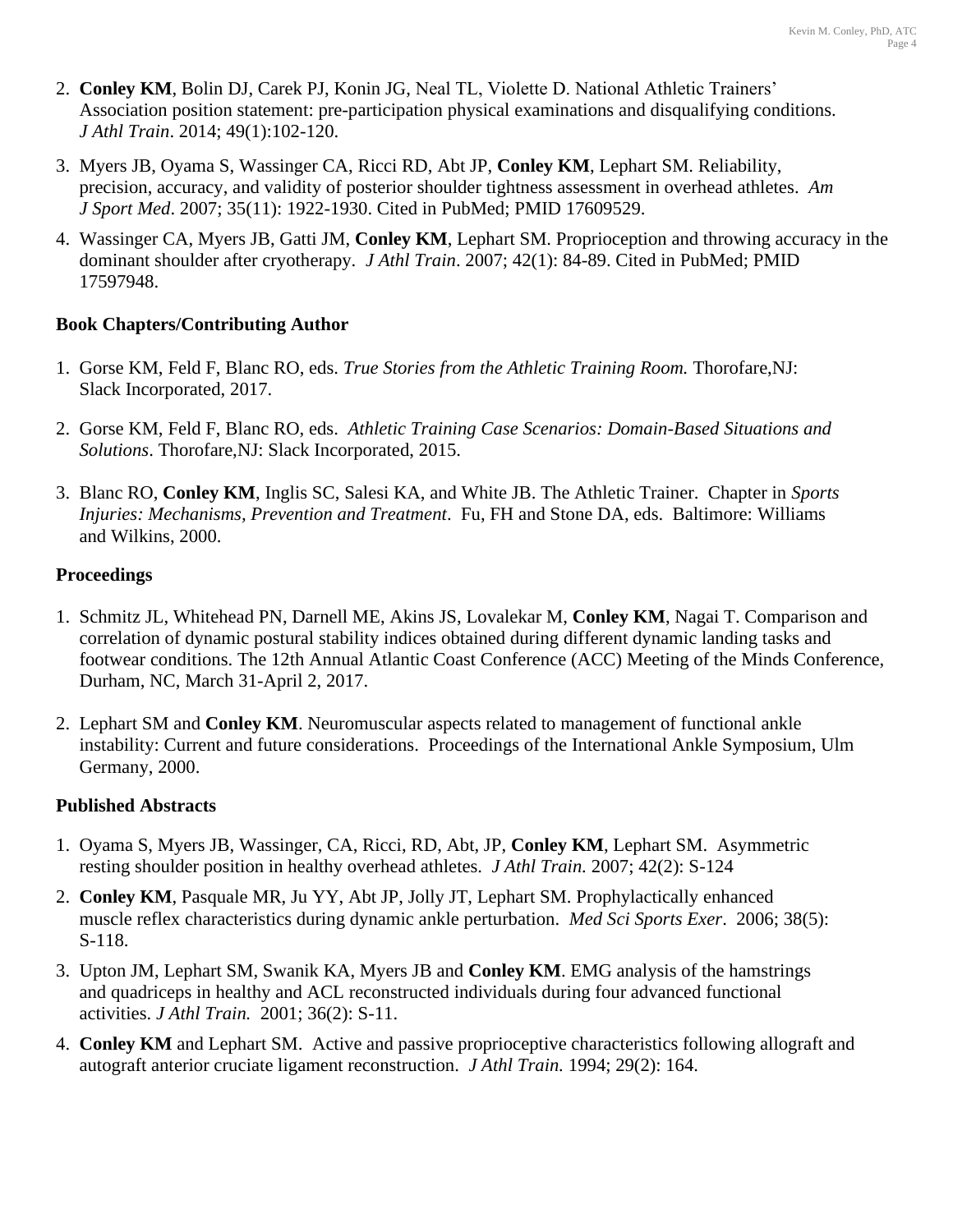## **PROFESSIONAL ACTIVITIES**

## **TEACHING:**

## **University of Pittsburgh**

#### **School of Health and Rehabilitation Sciences**

| ( <i>current</i> ) |                                                                                      |
|--------------------|--------------------------------------------------------------------------------------|
| ATHLTR 1821        | Injury Evaluation and Treatment 1 - Undergraduate $-\infty$ 24 students              |
| <b>HRS</b> 1001    | Case Studies in the Health and Rehabilitation Sciences - Undergraduate - 46 students |
| REHSCI 1225        | Introduction to Rehabilitation Sciences - Undergraduate - 82 students                |

#### *(previous)*

| <b>REHSCI 1200</b> | Human Anatomy/Lab - Undergraduate - ~85 students                     |
|--------------------|----------------------------------------------------------------------|
| REHSCI 1824        | Athletic Training Practicum 1 - Undergraduate - ~20 students         |
| REHSCI 1835        | Athletic Training Practicum $2$ - Undergraduate - $\sim$ 20 students |
| REHSCI 1841        | Athletic Training Practicum $3$ - Undergraduate - $\sim$ 20 students |
| ATHLTR 1842        | Athletic Training Practicum $4$ - Undergraduate - $\sim$ 24 students |
| ATHLTR 1812        | Basic Athletic Training Lab - Undergraduate - $\sim$ 35 students     |
| ATHLTR 1843        | Advanced Orthopedic Assessment - Undergraduate - ~24 students        |
| ATHLTR 1866        | Psychology of Sport - Undergraduate/Graduate                         |

#### **School of Education**

| <i>(previous)</i> |                                                                          |
|-------------------|--------------------------------------------------------------------------|
| <b>HPRE 1011</b>  | Applied Human Anatomy - Undergraduate - ~45 students                     |
| <b>HPRE 1012</b>  | Applied Human Anatomy Lab - Undergraduate - ~45 students                 |
| <b>HPRE 1211</b>  | Basic Athletic Training - Undergraduate - $\sim$ 30 students             |
| <b>HPRE 1212</b>  | Basic Athletic Training Lab - Undergraduate - $\sim$ 30 students         |
| <b>HPRE 1221</b>  | Injury Evaluation and Treatment $1$ - Undergraduate - $\sim$ 15 students |
| <b>HPRE 1222</b>  | Injury Evaluation and Treatment $2$ - Undergraduate - $\sim$ 15 students |
| <b>HPRE 1224</b>  | Competencies in Athletic Training - Undergraduate - $\sim$ 15 students   |

#### **Graduate Thesis/Scholarly Paper Committee Member**

- 1. "The effect of core stability exercises on the treatment of low back pain" Samuel Fischer, ATC. Anticipated Date of Completion - Spring 2018.
- 2. "Profiling physical characteristics of the swimmer's shoulder: comparison to typical overhead athletes" Sakiko Oyama, ATC. Date of Completion - Summer, 2006.
- 3. "Anatomy, pathomechanics, and management of internal impingement of the shoulder" Mark Rice, ATC. Date of Completion - April, 2003.
- 4. "Proprioception and functional ability of the healthy shoulder joint after a cryotherapy modality application" Joseph M. Gatti, ATC. Date of Completion - April, 2000.
- 5. "The effects of submaximal fatiguing stretch-shortening cycle exercise on knee joint proprioception" Robert McCabe, ATC. Date of Completion - April, 2000.
- 6. "EMG analysis of the quadriceps and hamstrings in healthy and ACL-reconstructed individuals during four advanced functional activities" Jacqueline M. Upton, ATC. Date of Completion - April, 2000.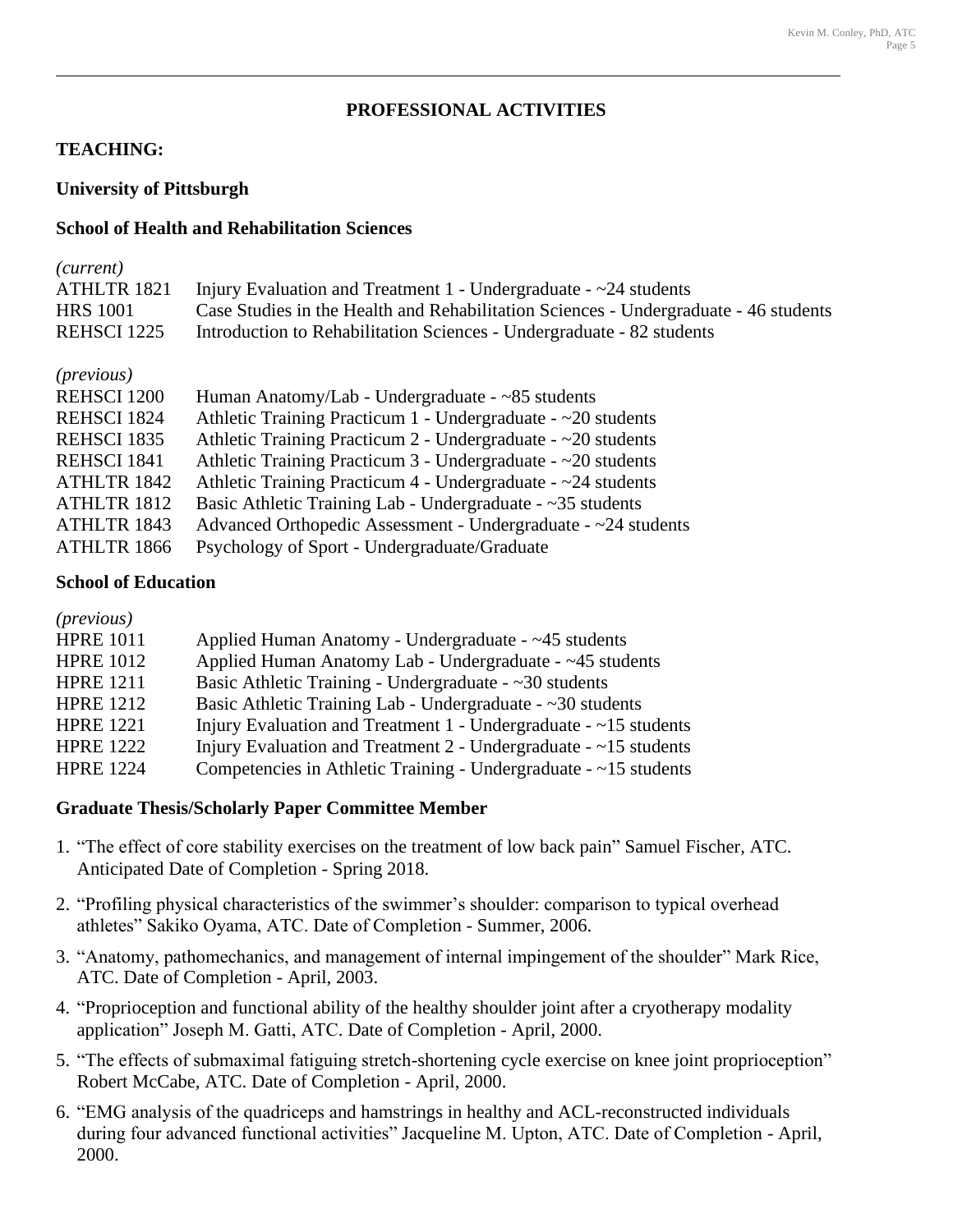7. "The effect of stretch-shortening exercise on the muscular strength and firing patterns of the quadriceps and hamstrings" Scott A. Henry, ATC. Date of Completion - April, 1997.

## **University Honors College Thesis Committee Member**

- 1. "Comparison and correlation of dynamic postural stability indices obtained during different dynamic landing tasks and footwear conditions." Joseph Schmitz. Date of Defense - May 2017 (Co-Chair).
- 2. "The acute effects of static and dynamic glenohumeral stretching protocols on shoulder range of motion, strength, and power output in collegiate baseball players." Douglas Zaruta. Date of Defense - April 2008.

## **Faculty Mentor for Graduate Capstone**

1. "The effects of sleep on musculoskeletal injury in athletic populations," Jennifer McNamara. University of South Florida. Anticipated Date of Completion - Spring 2022.

# **Faculty Supervisor for Clinical Placements - Visiting International Students**

- 1. Fall 2014 Meadhbh Flynn, Áine Lucey, Laura McDonnell, Áine O'Brien
- 2. Fall 2013 Doireann Church, James Glynn, Regina Halpin, Ciara Jennings
- 3. Fall 2012 Shane Farrington, Sinéad Halstead, Tiarnán Ó Doinn, David Synnott
- 4. Fall 2011 Kevin Boyd, Sarah Foy, Michael Gilmartin, Gráinne Kerr Dublin City University
- 5. Fall 2010 Patrick Holohan, Stephanie Lehane, Elaine White Dublin City University
- 6. Fall 2009 Claire Barker, Dearbhla Gallagher, Karen McCann Dublin City University
- 7. Fall 2008 Cillian MacSuibhne, Clare Morley Dublin City University

# **Faculty Supervisor for Independent Study/Field Experience**

- 1. Joseph Schmitz Neuromuscular Research Laboratory, Pittsburgh, PA Spring, 2017
- 2. Kelsey Olinski Beretta Chiropractic and Exercise Therapy Center, Irwin, PA Spring, 2012
- 3. Jennine Wedge Children's Community Pediatrics, Pittsburgh, PA Summer, 2010
- 4. Brian Forte UPMC Center for Sports Medicine, Pittsburgh, PA Spring, 2010
- 5. Michael Morgan UPMC Center for Sports Medicine, Pittsburgh, PA Fall, 2009
- 6. Purvi Patel Shadyside Hospital, Pittsburgh, PA Fall 2006
- 7. Ryan Bechtel Robert Morris University Strength and Conditioning, Moon Township, PA Spring, 2006
- 8. Michael Heffernan Children's Institute of Pittsburgh, Pittsburgh, PA Spring, 2006
- 9. Julie McDonald Children's Institute of Pittsburgh, Pittsburgh, PA Fall, 2005
- 10. Katie Peters Neuromuscular Research Laboratory, Pittsburgh, PA Fall, 2005
- 11. Timothy Dunlavey Neuromuscular Research Laboratory, Pittsburgh, PA Spring, 2004
- 12. Danielle Tukalo UPMC Rehabilitation Hospital, Pittsburgh, PA Fall, 2004
- 13. Andrew Zang The Hetrick Center, Middletown, PA Summer, 2004
- 14. William Baron Neuromuscular Research Laboratory, Pittsburgh, PA Fall, 2003
- 15. Leigh Weiss Neuromuscular Research Laboratory, Pittsburgh, PA Fall, 2003
- 16. David Candy Cincinnati Children's Hospital, Cincinnati, OH Summer, 2003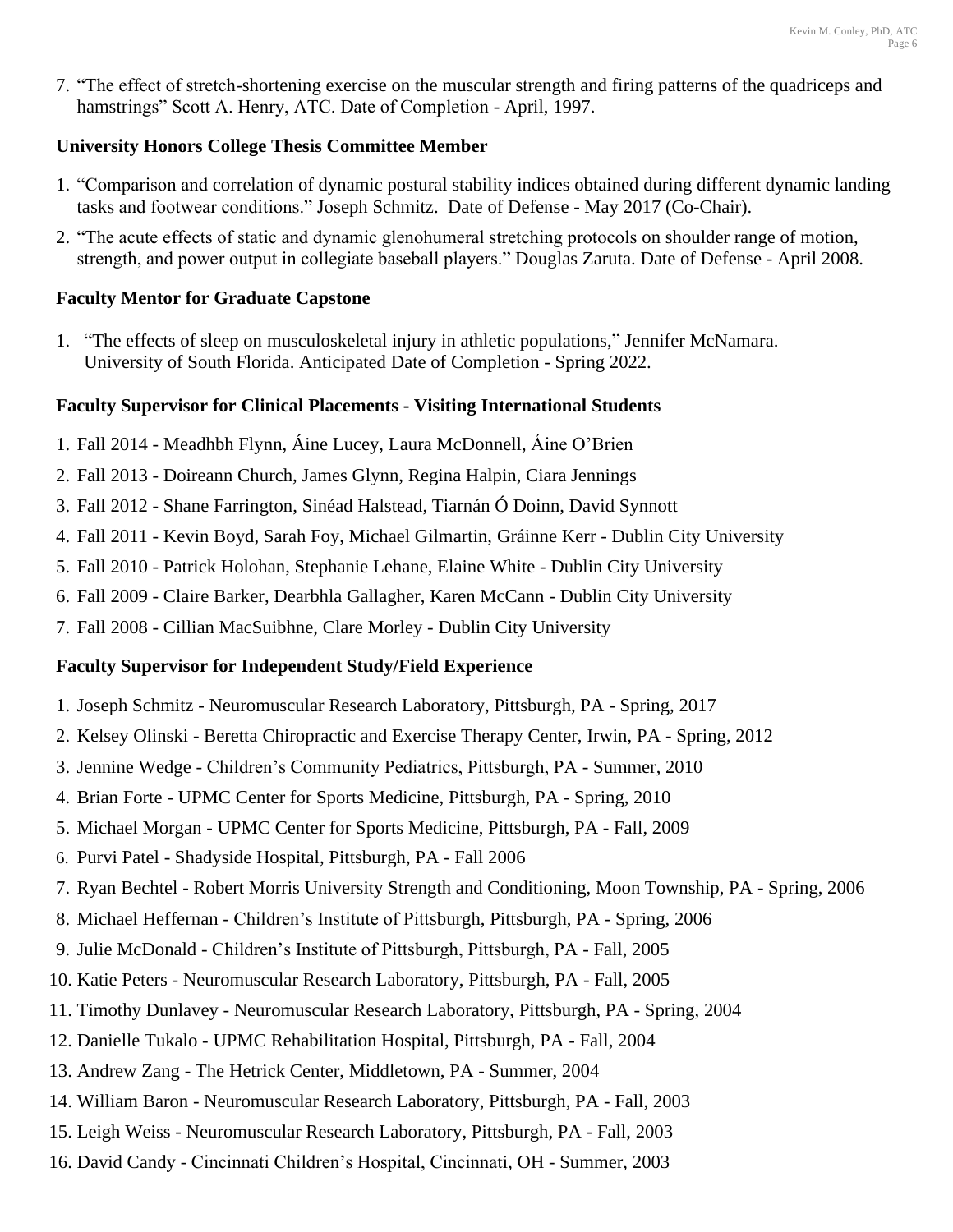17. Rachel Phillips - UPMC Sportsworks, Pittsburgh, PA - Spring, 2003

## **Invited Presentations**

- 1. Schmitz JL, Whitehead PN, Darnell ME, Akins JS, Lovalekar M, Conley KM, Nagai T. "Comparison and Correlation of Dynamic Postural Stability Indices Obtained during Different Dynamic Landing Tasks and Footwear Conditions." The 12th Annual Atlantic Coast Conference (ACC) Meeting of the Minds Conference; March 31 – April 2, 2017; Durham, NC.
- 2. Assessing Didactic and Clinical Components of Accredited Programs in Nutrition & Dietetics and Emergency Medicine, University of Pittsburgh Assessment Conference, January 27, 2017.
- 3. Preparticipation Physical Examinations and Disqualifying Conditions What Should We Be Doing and What Does the Evidence Tell Us? Pennsylvania Athletic Trainers' Society Annual Convention. Grantville, PA, June 3, 2016.
- 4. History of the NATA. University of Pittsburgh/NMRL/Training Lab/University of Florence Sports Medicine Seminar. Pittsburgh, PA, May 12, 2014.
- 5. Preparticipation Physical Examinations and Disqualifying Conditions. The Clearwater Symposium National Sports Medicine and Sports Law Conference hosted by the Big East Conference Sports Medicine Society. Clearwater, FL, May 14-15, 2012.
- 6. Emerging NATA Position Statements: Preparticipation Physical Examinations and Disqualifying Conditions. NATA Annual Meeting and Clinical Symposium. Philadelphia, PA, June 23, 2010.
- 7. Scapular Kinematics in Bilateral Upper Extremity Athletes: A Comparison of Swimmers and Kayakers. New Zealand Sports Medicine and Science Conference. Dunedin, New Zealand, November 13-15, 2008.
- 8. Asymmetric Resting Shoulder Position in Healthy Overhead Athletes. (Free Communications Poster) National Athletic Trainers Association Annual Meeting, Anaheim, CA, June 29, 2007.
- 9. Prophylactically Enhanced Muscle Reflex Characteristics During Dynamic Ankle Perturbation. American College of Sports Medicine Annual Meeting, Denver, CO, June 3, 2006.
- 10. Shoulder Injuries and Diagnosis. Presentation made at PATS Student Symposium, Pittsburgh, PA, February 19, 2005.
- 11. Career Opportunities in Athletic Training." Guest Lecture in HRS 1018 Introduction to Health and Rehabilitation Science course, 2001-2006, 2012.
- 12. Athletic Injury Prevention. Presentation made to the University of Pittsburgh Financial Organization Staff Development Day, July 11, 2003.
- 13. Addressing Athletic Training Education Reform." Panelist, Pennsylvania Athletic Training Educators' Conference. Pennsylvania State University, December 8, 2001.
- 14. Principles of Aquatic Therapy. Guest Lecturer, California University of Pennsylvania Graduate Program in Athletic Training; June 28, 2001.
- 15. Principles of Aquatic Therapy. Guest Lecturer, California University of Pennsylvania Graduate Program in Athletic Training; July 6, 2000.
- 16. Athletic Training in the Small College: Issues in Human Resource Management. NATA Annual Meeting and Clinical Symposium; Nashville, TN, July 2, 2000.
- 17. Operation and Applications of the KinCom® Muscle Training and Testing System (Chattanooga Group, Inc.). Consultant, St. Claire Hospital Department of Physical Therapy; Pittsburgh, PA, August, 1999.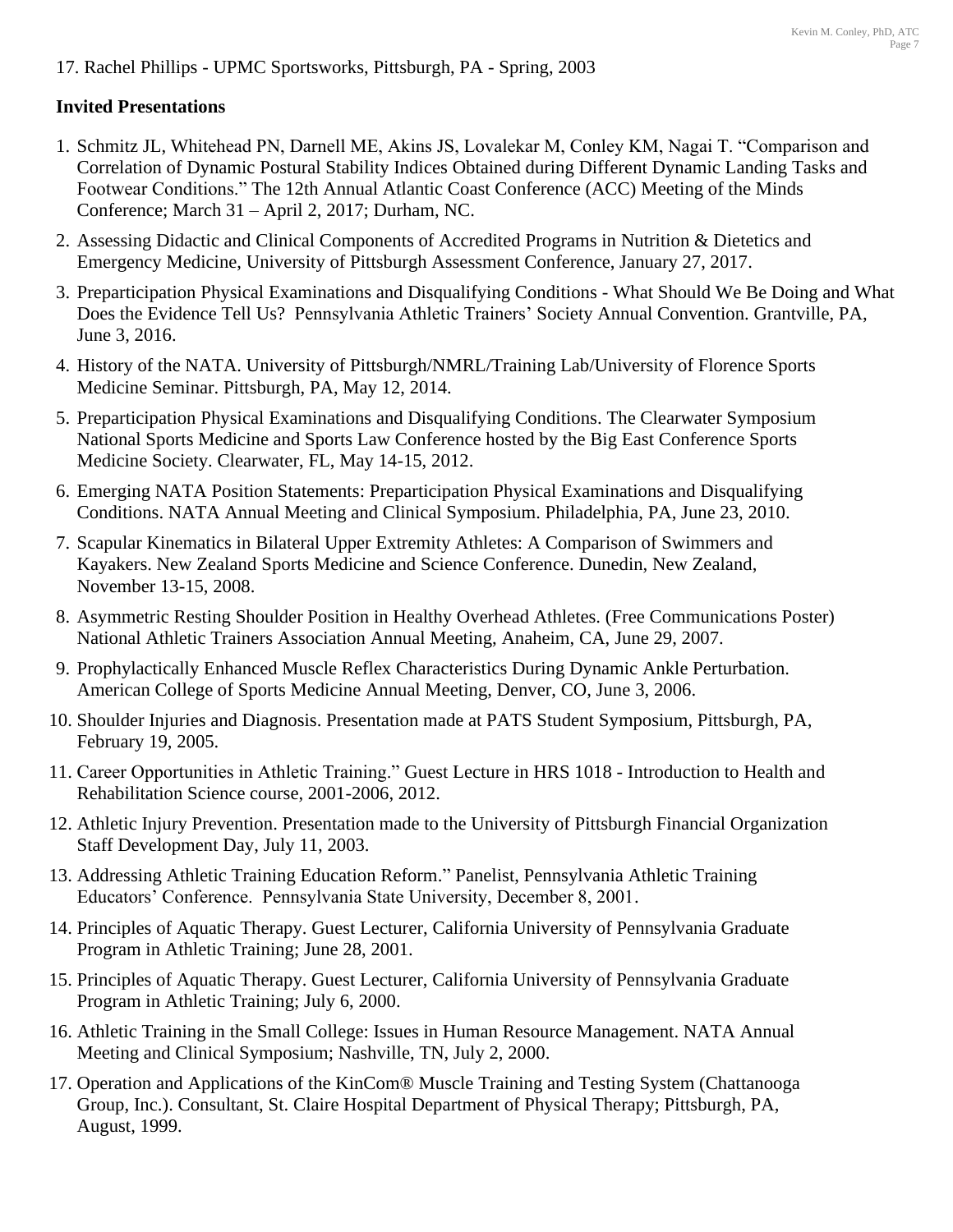- 18. Preparation and Management for Cervical Spine Injuries in the Athlete: Part I Planning and Communication in Preparation. NATA Annual Meeting and Clinical Symposium; Baltimore, MD, June 18, 1998.
- 19. Advantages of Plyometrics in Conditioning. Athletic Performance Enhancement Seminar University of Pittsburgh Center for Sports Medicine; March 8, 1997.
- 20. Career Opportunities in Sports Medicine. Learning for Life Career Awareness Day, Woodland Hills High School; Pittsburgh, PA, November 20, 1996.
- 21. Active and Passive Proprioceptive Characteristics Following Allograft and Autograft Anterior Cruciate Ligament Reconstruction. NATA Annual Meeting and Clinical Symposium; Dallas, TX, June 13, 1994.
- 22. The Role of the Collegiate Student Athletic Trainer. East Suburban Sports Medicine; Trafford, PA, July 21, 1993.
- 23. Prevention and Treatment of Athletic Injuries. United Way of Pittsburgh/Pittsburgh City Parks "Day of Caring;" September 1, 1992.
- 24. Prevention and Treatment of Athletic Injuries. Cazenovia Central Schools Community Fitness Fair; Cazenovia, NY, May 29, 1991.

## **Session Moderator**

- 1. "Lower extremity anatomical and postural changes across maturation." NATA Annual Meeting and Clinical Symposium; Anaheim, CA, June 27, 2007.
- 2. Special Interest Group Moderator Ankle. NATA Annual Meeting and Clinical Symposium; Anaheim, CA, June 27, 2007.
- 3. "Understanding Glenohumeral Instabilities." NATA Annual Meeting and Clinical Symposium; Dallas, TX, June 16, 2002.
- 4. "Athletic Training Services for the Performing Arts." NATA Annual Meeting and Clinical Symposium; Los Angeles, CA, June 22, 2001.
- 5. "Organization and Implementation of Clinical-Based Athletic Training Service Contracts." NATA Annual Meeting and Clinical Symposium; Salt Lake City, UT, June 21, 1997.

## **SPONSORED RESEARCH:**

Title: Optimizing the Physical Performance of Women in Ground Close Combat Roles Role: Co-Investigator (5%) Years: 2017-2020 Source: U.K. Ministry of Defence (\$3,601,505)

Title: Optimizing Muscle and Bone Mechanoadaptation to Physical Training: Mechanistic Control Paths via Muscle and Bone Crosstalk to Altered Mechanical Loading Role: Co-Investigator (5%) Years: 2021-2024 Source:

## **SERVICE:**

## **University of Pittsburgh**

Year of Engagement Steering Committee, 2020

University Undergraduate Advising Committee, 2020-present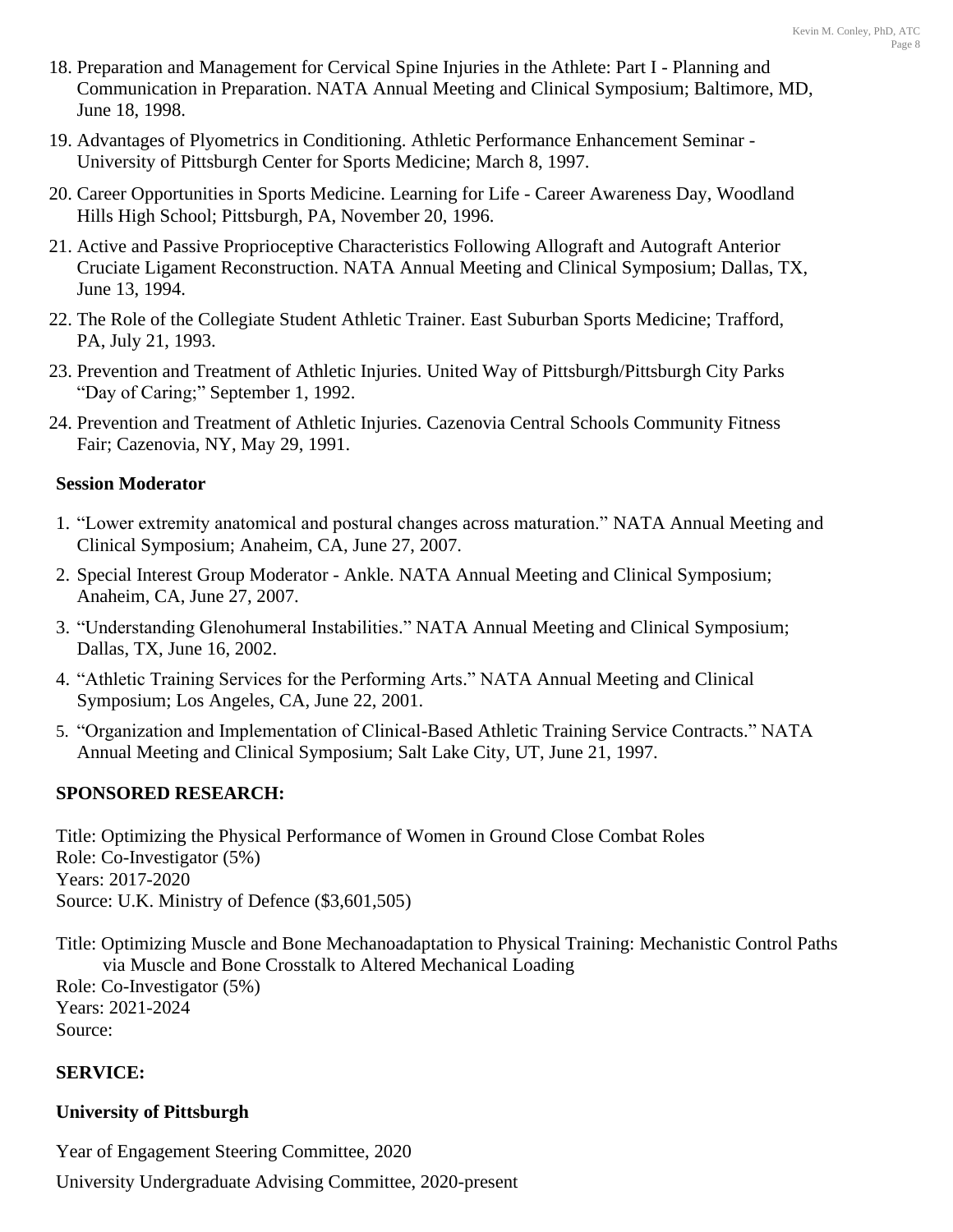Pathways Steering Committee, 2020-present

SHRS elected representative to Faculty Assembly for three-year term, 2017-2020, 2020-2023

University Faculty Council, 2018-2020, 2021-2023

Undergraduate Associate Deans/VPAA Committee, 2017-present

Course Co-Developer - Community Connector Course (HRS 1095) - Collaborative effort between SHRS, School of Nursing, UPMC and the UPMC Health Plan to provide opportunities for students to go into patients' homes who are at moderate to high risk for re-admission and perform assessments/make recommendations in an effort to decrease re-hospitalization

Provost's Advisory Council on Undergraduate Research - 2010-2013

University of Pittsburgh Pre-Health Professions Committee - 2008-2012, 2016-2017

University of Pittsburgh Alumni Association Leadership Council

- SHRS Director 2007-2014
- Executive Committee 2012-2014
- Membership Committee, Chair 2012-2014

Member, Performance Team - Department of Athletics - 1995-2000

## **School of Health and Rehabilitation Sciences**

## **Current:**

SHRS Dean's Leadership Council

Member, SHRS Undergraduate Academic Policies Committee

• Chair - 2012-present

SHRS Planning and Budgeting Committee

SHRS Academic Outreach Steering Committee

SHRS Wellness Pavilion - Department Representative

SHRS Faculty Security Contact - Computing Services and Systems Development

SHRS Undergraduate Academic Integrity Officer

SHRS Space Committee

# **Previous:**

- SHRS Faculty Executive Committee
	- Executive Committee, Chair 2010-2011
	- Executive Committee, Chair-elect 2009-2010

Member, SHRS Grievance Reconciliation Committee

Member, SHRS Undergraduate Rehabilitation Science Advisory Committee

Member, SHRS Instructional Information Technology Committee

Member, SHRS Faculty Advisory Committee for Recruitment

Member, SHRS Alumni Society Board

- Executive Committee, President 2007-present
- Executive Committee, Vice President 2006-2007
- Executive Committee, Secretary 2005-2006
- At-Large 2002-2005